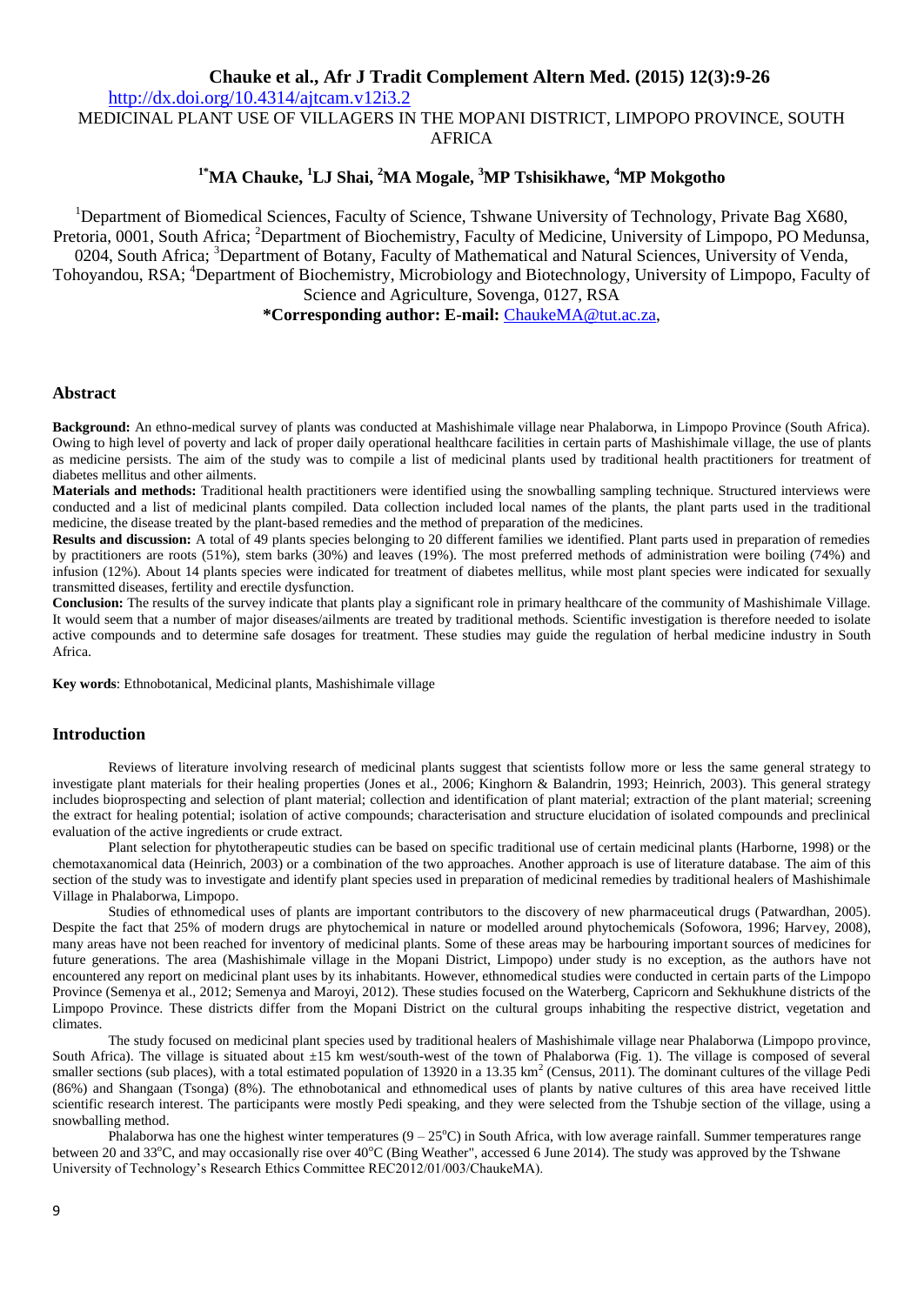**Chauke et al., Afr J Tradit Complement Altern Med. (2015) 12(3):9-26** <http://dx.doi.org/10.4314/ajtcam.v12i3.2>





**Figure 1:** The area under study. Mashishimale is situated near the town of Phalaborwa, on the north-eastern part of the Limpopo province of South Africa. The town is one of the major copper mining towns in South Africa.

## **Materials and Methods**

Interviews

Traditional healers were identified using the snowballing sampling technique. Structured interviews were conducted with traditional healers in order to compile a list of medicinal plants used to treat diabetes mellitus and other diseases. Participation in the interviews was voluntary and respondents verbally consented to participate in the study. Interviews were conducted in two local languages, viz. Xitsonga and Sepedi. Data collection included local names of the plants, the parts of the plant used, medicinal uses of the plants and the method of herbal preparation. Frequency, in the context of this study, was an illustration of the number of times each plant was mentioned as an ingredient in traditional preparations to treat a specific disease.

#### **Plant collection and storage**

Plant materials were collected during March 2012 and March 2013. Plant species were grouped on the basis of the disease treated. Herbarium samples were pressed in a herbarium press for two weeks and voucher specimens deposited at H.G.W.J. Schweickerdt Herbarium at the University of Pretoria for identification. Each deposited herbarium specimen was given a unique identification number. The International Plant Names Index (IPNI) was used to verify all the scientific names and families.

### **Results and Discussion**

Data was collected from traditional healers (*dingaka-tshupswa)* and traditional doctors (*dingaka*). In the context of this report, traditional healers have learnt of the uses of medicinal plants from friends and family, through knowledge passed down orally. Some of them have worked with traditional healers and doctors. Traditional doctors, on the other hand, have been formally trained by another traditional doctor,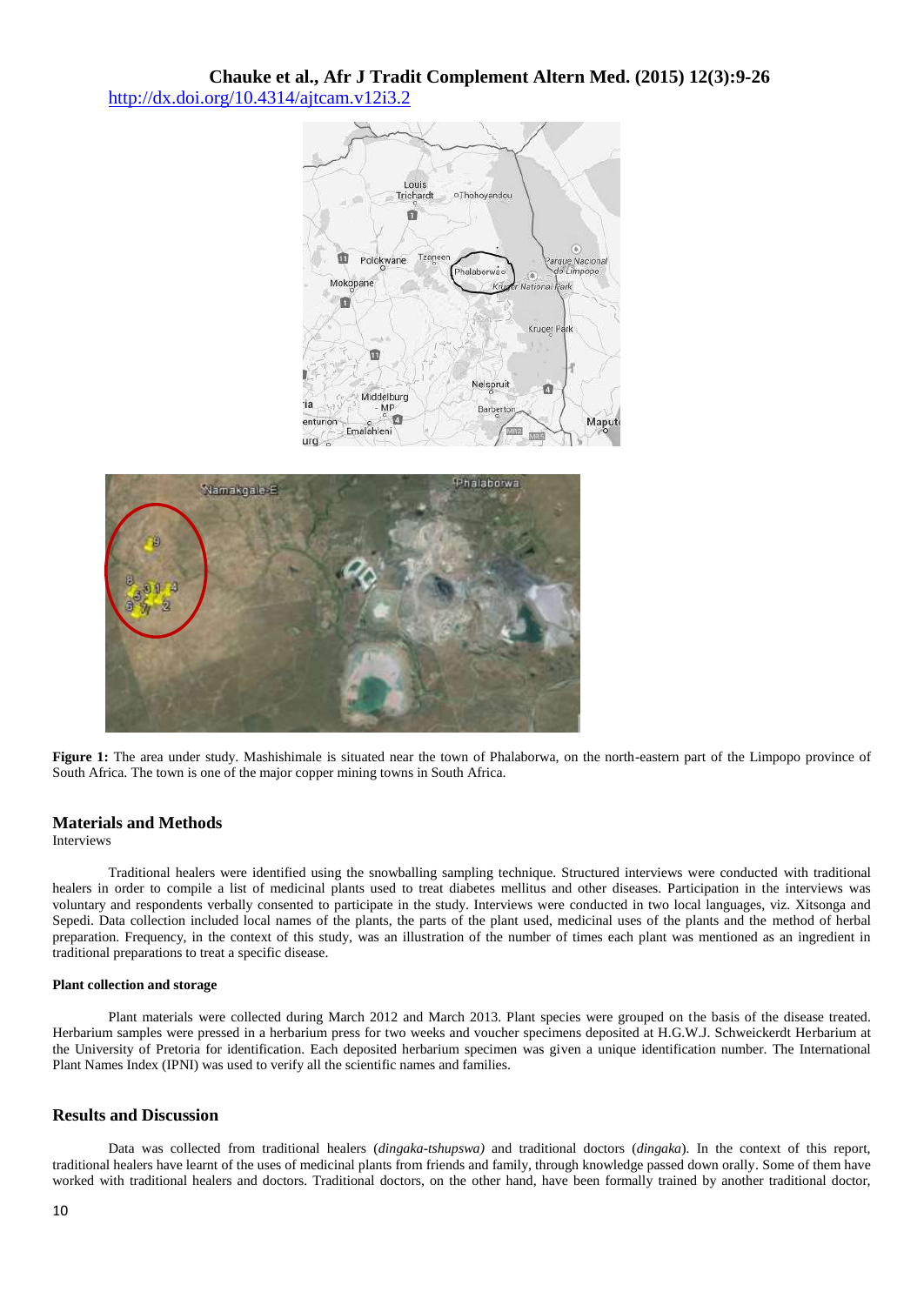## <http://dx.doi.org/10.4314/ajtcam.v12i3.2>

leading to their graduation as doctors (*mathwasana*). They combine spirituality with the practice of herbal medicine. Twenty four healers were interviewed, seven of whom were traditional doctors and seventeen healers. Of the twenty four interviewed only fifteen agreed to give the information while the rest refused. Collecting information from most healers was difficult as some of them expected payment while others thought giving information may lead to loss of income, competition in their trade and disrespect to the traditional beliefs and their ancestors. It is claimed that disseminating information about the healing powers of a plant remedy to investigators and even the patients may result in the medicine losing its power. Many of the healers indicated their knowledge of the medicinal uses of plants and the preparation of traditional concoctions was passed down from their parents and grandparents. The interviews also established that the parts of the plant used for preparations of the infusions are the aerial (leaves, stems, stem bark) and underground (roots). Figure 2 is an example of a traditional medicine preparation for treating infertility in women. The medicinal plants are used mostly as mixtures. About 51% of the medicines prepared for treatment of a variety of diseases are derived from roots of plants (Fig. 3). Leaves are the least preferred sources of medicines in this community.



**Figure 2:** An example of a traditional medicine preparation. This is a mixture used to treat fertility in women. It contains *Aloe spp* and a root of an unidentified plant.



**Figure 3**: Part of plant used for treatment

The methods of preparation are outlined on Fig. 4. Decoctions are the most preferred method of preparation by the healers. The plant material is boiled in water for certain periods and the concoction administered orally to patients.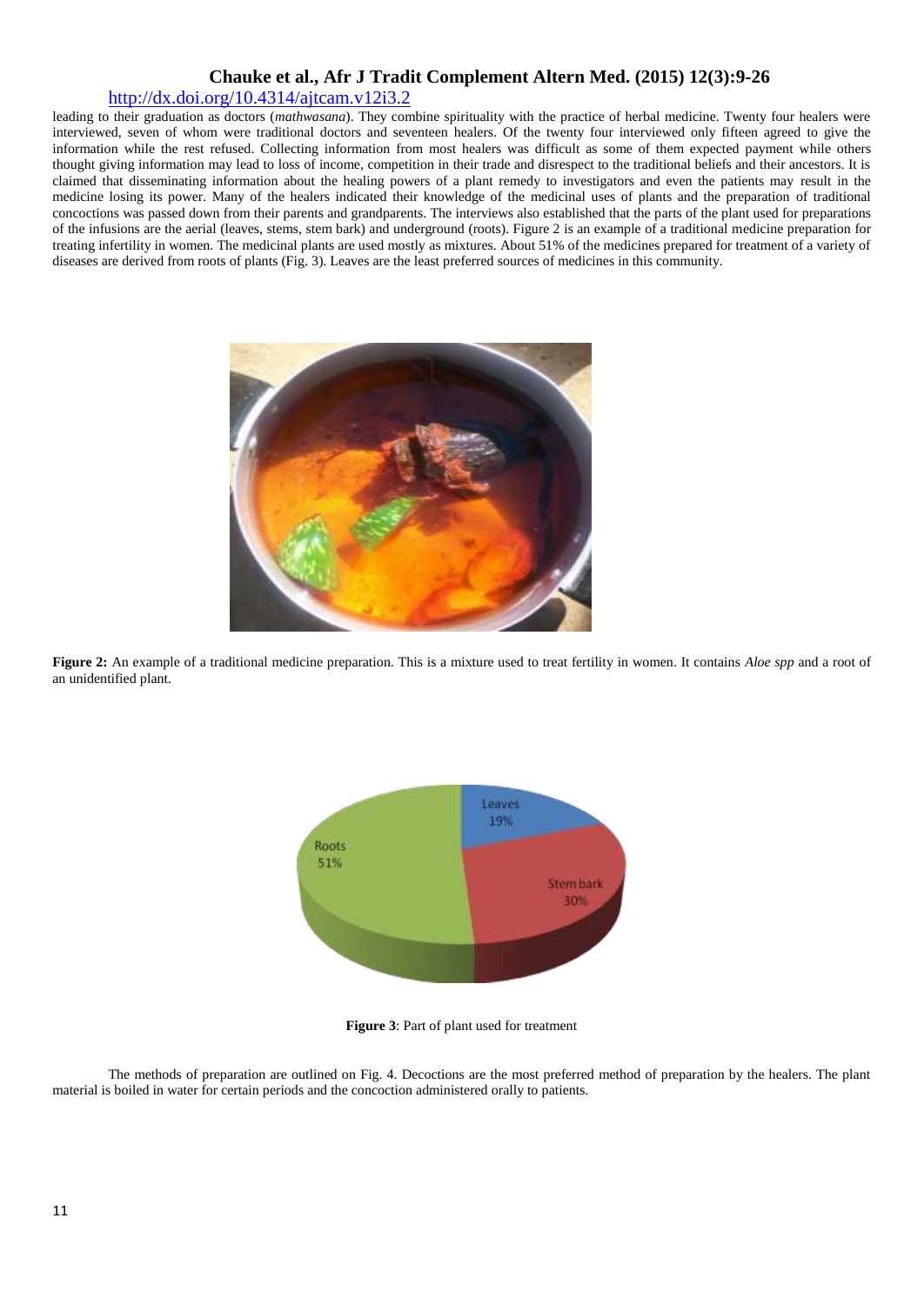## **Chauke et al., Afr J Tradit Complement Altern Med. (2015) 12(3):9-26** <http://dx.doi.org/10.4314/ajtcam.v12i3.2>



#### **Plants used for diabetes mellitus treatment**

Many of the healers had an understanding of diabetes mellitus and indicated plant species used for treatment of the disease. A total of fourteen species were mentioned for treatment of diabetes mellitus, with *Aloe* species and *Mormodica balsamina* being the main ingredients of the remedies administered to patients. *Mormodica balsamina* is also used as a vegetable by the local people. Aloe sp. and *Momordica balsamina* have been previously studied and reported to possess some antidiabetic activity (Hassan et al., 2006). Other plant species listed for management of diabetes mellitus were *Cassia abbreviata, Opuntia ficus-indica, Tinospora fragosa* and *Grewia villosa* (Fig. 5 and Table 1).



**Figure 5:** Plants used for treatment of Diabetes mellitus

#### **Plants used for sexually transmitted diseases**

The treatment of sexually transmitted diseases was a speciality of healers at the area studied. A total of nineteen plant species were mentioned for sexually transmitted diseases. Different species of *Aloe* as well as *Senna italica, Helinus intergrifolius, Ximenia caffra* and *Tinospora fragosa* (Fig. 6 and Table 2) were the main ingredients in traditional medicine preparations for sexually transmitted diseases. *Ximenia caffra,* indicated for treatment of diabetes and sexually transmitted infections in this study, was shown elsewhere to possess antibacterial activity (Fabry et al., 1998). Fabry et al. (1996) demonstrated the antifungal activity of Ximenia caffra. These findings validate the continued use of the plant species in treating sexually transmitted diseases, especially those caused by fungal and bacterial pathogens. The plant is also used for treatment of venereal diseases in Zimbabwe (Maroyi, 2013). Grewia villosa has been studied for antidiabetic properties (Mondal et al., 2013), phytochemical composition (Bashir et al., 1982) and antibacterial activity (Tanira et al., 1994).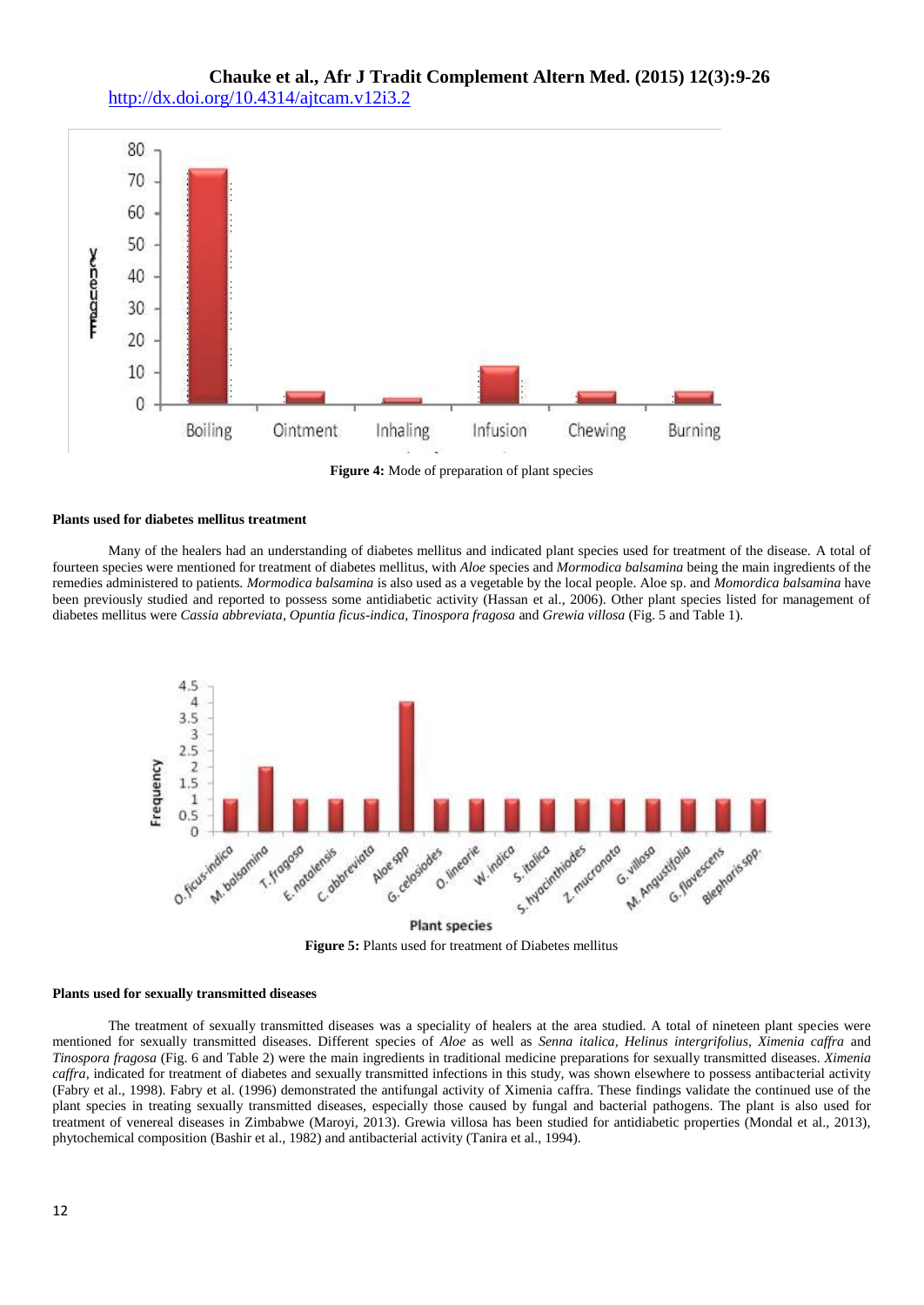

#### **Plants used for infertility and erectile dysfunction**

Nineteen plants species were indicated for treatment of infertility and erectile dysfunction. The most used plant species were *Tinospora fragosa* and *Helinus intergrifolius* (Fig. 7 and Table 3). The local name of *T. Fragosa* is *"makgonatsohle",* and it means it heals all. It is not surprising to find this plant in a variety of mixtures for treatment of many types of diseases. Treatments of sexually transmitted diseases and infertility are overlapping for most of the plants used. It is likely the healers concentrate more on this problem as it maybe one major problem presented in their consulting rooms.



**Figure 7:** Plants used for fertility and erectile dysfunction

#### **Plants used for stomach ache and vomiting treatment**

Fourteen plant species were indicated for treatment of stomach-ache, with *Terminalia sericea, Cassia abbreviata, Gymnospora buxofolia, Ozoroa paniculosa* and *Schotia brachypetala* mentioned more frequently by healers interviewed (Fig. 8 and Table 4). Of all the plants listed only *Colophospermum mopane* was indicated for stomach ache treatments in small children, where the leaves are chewed and spit into the patient's mouth.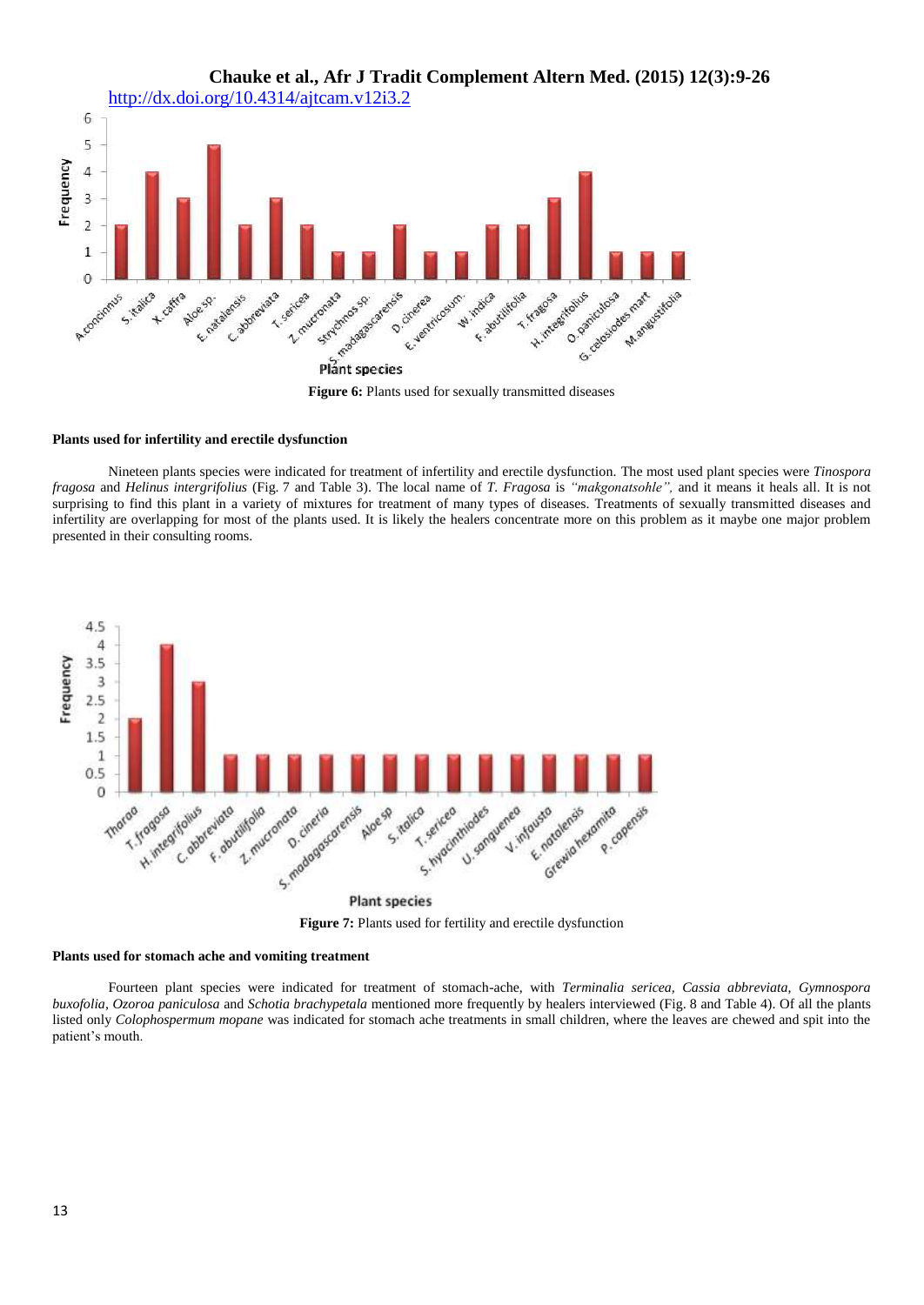

#### **Plants used for acquired immune-deficiency syndrome treatment**

There is a general belief amongst the interviewed healers that acquired immune-deficiency syndrome (AIDS) is not a viral disease but is associated with witchcraft or "*makgoma"*. *Makgoma* is a condition perceived to be caused by uncleanliness resulting from death of relative or immoral sexual practices. The interviewees also confirmed that they could not cure AIDS but indicated a number of plants they use for treatment only in the early stages of the disease. Three plant species were listed, viz; *Cassia abbreviata*, *Ozoroa paniculosa* and *Terminalia sericea* (Table 5)*.* 

#### **Plants used for cancer and other diseases treatment**

The healers had very limited knowledge about cancer. Most of them believed that cancer results from witchcraft. Two plants species come up in the conversation; viz; *Combretum imberbe* and *Dichrostachys cinerea* (Tables 6 & 7). All the respondents seemed to agree that different forms of tumours may be classified as "*sefolane",* which is a word used for any form of growth outside or inside the body, and may result from acts of witchcraft.

The use of *Cassia abbreviata* is widespread in the village. The plant is used for treatment of diabetes mellitus, sexually-transmitted diseases, symptoms associated with AIDS, infertility and stomachache. In Botswana, *C. abbreviata* is used for treatment of snake bites (Motlhanka and Nthoiwa, 2013). Some of the claims made by traditional healers have been confirmed by scientific methods of investigation. *Hexalobus monopetalus* and *Zanthoxylum lepriuerii* possess antimicrobial activity (Steenkamp et al., 2007; Lucie et al., 2012; Fernandes et al., 2008; Tatsadjieu et al 2003; Ngane et al., 2000). *Sanseviera hyacinthioiodes*, *Gomphrena celosioides,* and *Synadenium cupulare* have been reported to possess antibacterial (McGaw et al., 2000; Gbeassor et al., 1989; Luseba et al., 2011), antifungal (Cochrane, 1998), antioxidant (Aliero et al., 2008), antihelminthic, anti-amoebic and antimalarial (De Moura et al 2004; Mcgaw et al., 2000; Amoo et al., 2013) activities.

#### **Plant family names**

Plant species belonging to the family Fabaceae were mentioned as a common ingredient in traditional medicines prepared for treatment of a variety of diseases by healers of Mashishimale village. Combretaceae, represented by *Terminalia* sericea, appeared popular, second after Fabaceae family (Fig. 9). In a separate study conducted in the Vhembe District, plant species belonging to the Fabaceae were common ingredients in medicines used by people of the Lwamondo area (Mahwasane et al., 2013). The Vhembe and Mopani districts are neighbouring sections of the Limpopo Province. There are many aspects of these districts that are common, including cross cultures, vegetation and climate. It is therefore not entirely surprising that Fabaceae family will be used in both districts for traditional medicine preparations. Trees were mentioned more frequently as ingredients in traditional medicines for treatment of a number of diseases, with shrubs a distant second (Fig. 10).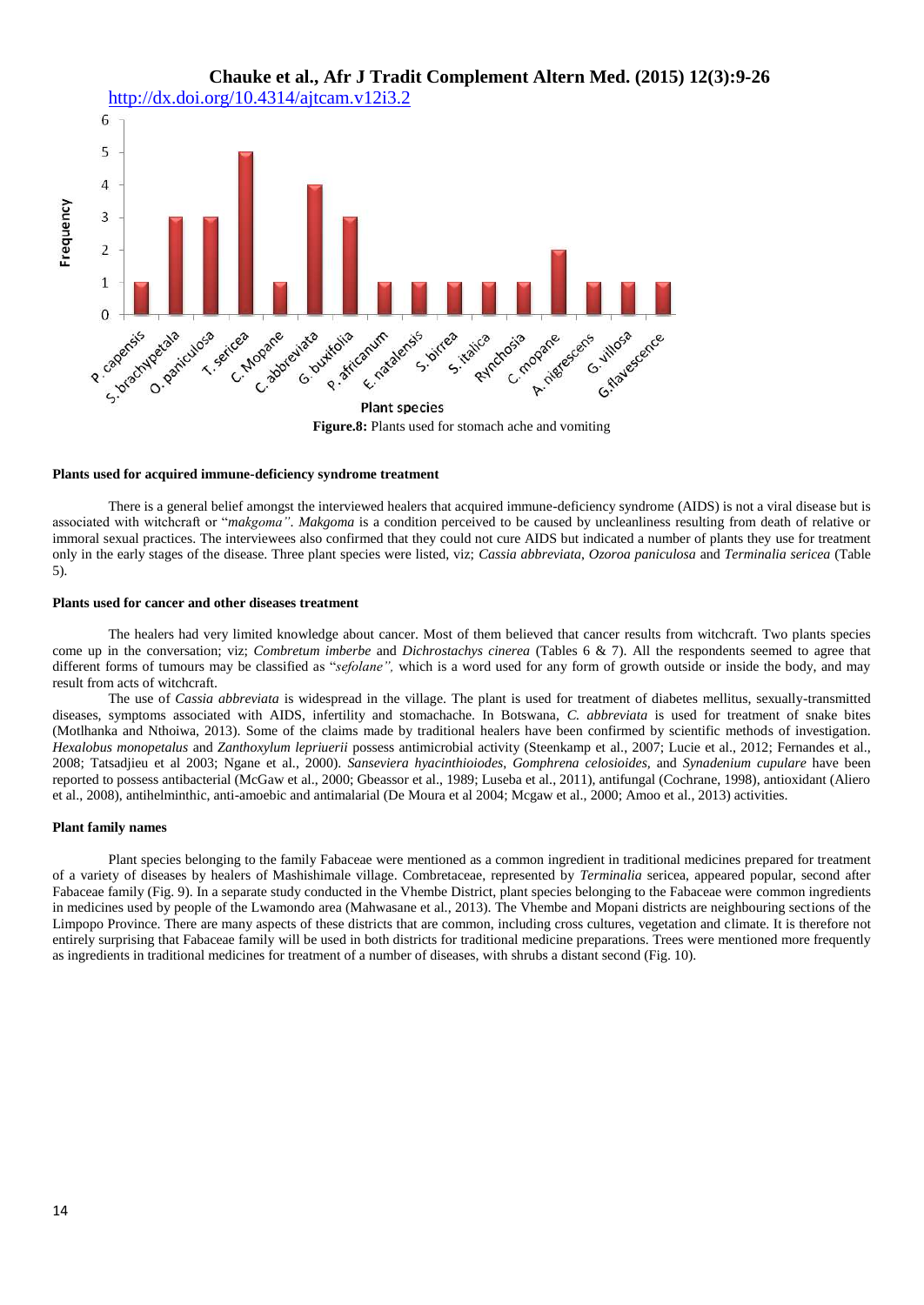

**Figure 9:** Most identified Plants family name



## **Conclusion**

The results of the survey indicate that plants play a significant role in primary healthcare of the community studied. It would seem that each of the major diseases/ailments are treated by traditional methods. Furthermore, information on the use of medicinal plants and the identity of the plants is passed from old generations by word of mouth. Record keeping is very poor and this may mean that in future, the information on components of mixtures, dosages and diseases treated may be lost. Judging by the age of the participating healers, it would seem likely that the younger generations are not taking interest in the practice of traditional medicine, further suggesting that information base is gradually eroding.

This study must be supported by laboratory based investigations to determine the efficacy and safety of the plant species used in traditional medicine. Awareness of the importance of medicinal plants in human healthcare is very important as they have a promising future as potential sources of medicines for many chronic diseases. Many plant species indicated for treatment of diseases have not been subjected to scientific methods of investigation, and the confirmation of their medicinal activities could be a decisive lead in development of treatments of present or future diseases (Rasool, 2012).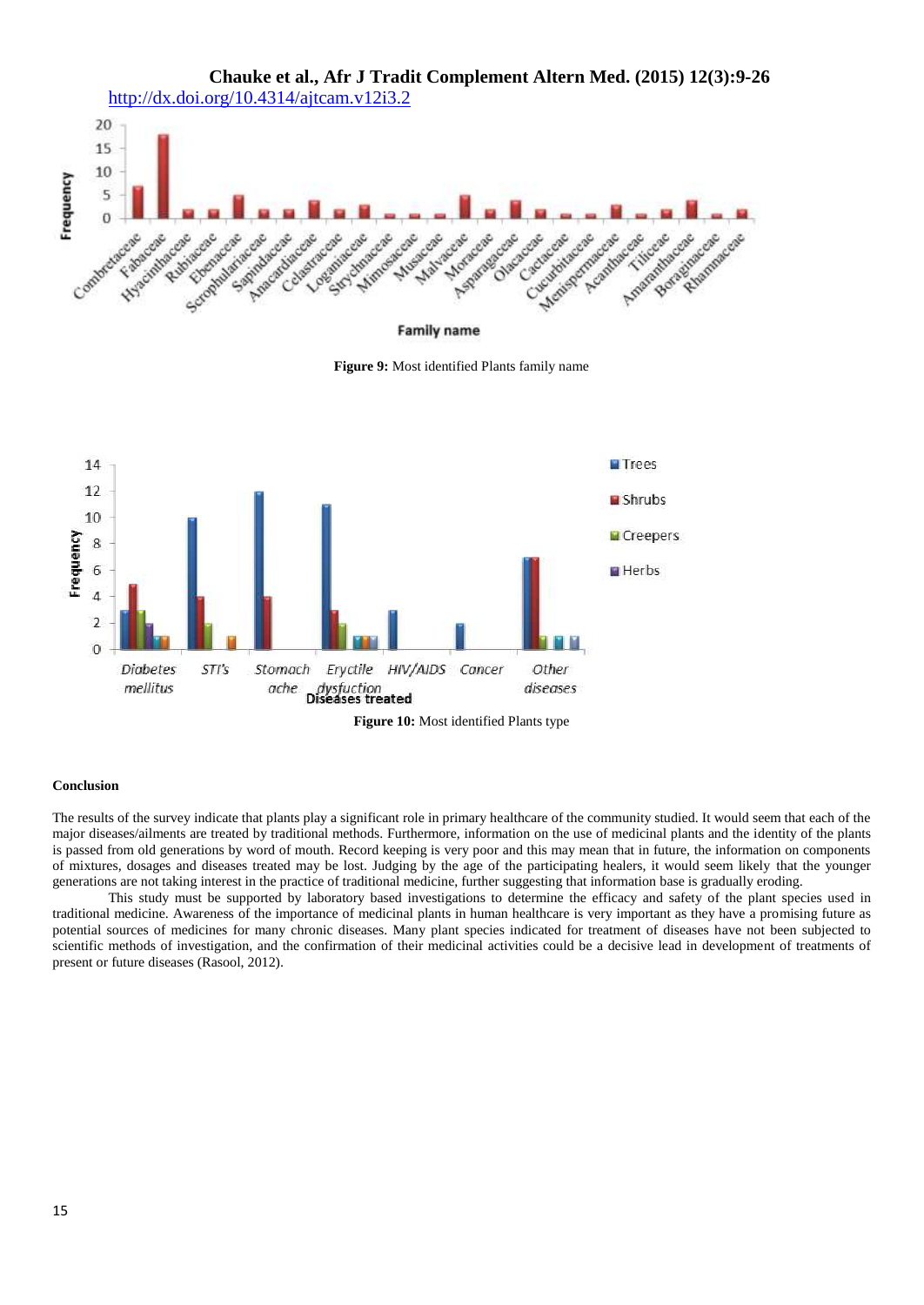## <http://dx.doi.org/10.4314/ajtcam.v12i3.2>

| <b>Local Name</b>     | <b>Common name</b>  | <b>Scientific Name</b>                                          | Voucher no  | Family               | <b>Plant part</b>  | <b>Plant type</b> | <b>Method of preparation</b>                                                                                                                                                                              |
|-----------------------|---------------------|-----------------------------------------------------------------|-------------|----------------------|--------------------|-------------------|-----------------------------------------------------------------------------------------------------------------------------------------------------------------------------------------------------------|
| Torofeiye             | Prickly pear        | Opuntia ficus-indica<br>$(L.)$ Mill.                            |             | CACTACEAE            | Leaves             | Succulent shrub   | The leaves are boiled with leaves of<br>Momordica balsamina and Aloe sp.<br>The extract is drunk by the patients                                                                                          |
| Nkgakga/nku           | African pumpkin     | <i>Momordica</i><br>balsamina Wall.                             | PRU113799.0 | <b>CUCURBITACEAE</b> | Leaves             | Creeper           | Leaves combined with <i>Aloe sp.</i> and<br>O. ficus-indica and boiled. The<br>leaves are also used as a vegetable.                                                                                       |
| Makgonatsohle         | Aaron's rod         | Tinospora<br>fragosa<br>I.Verd. &<br>(I.Verd.)<br>Troupin       | PRU113838.0 | MENISPERMACEAE       | Leaves and<br>stem | Creeper           | Boiled and drunk. Extract may be<br>mixed with tea or juice (very bitter).<br>Also used to treat many other<br><b>Its</b><br>diseases.<br>common<br>name<br>that it can treat any<br>suggests<br>disease. |
| Mohlakola             | Large-leaved guarri | Euclea natelensis<br>A.DC subsp.<br><i>Angustifolia</i> F White | PRU113835.0 | <b>EBENACEAE</b>     | Roots              | Tree              | Roots boiled may also be mixed<br>with other materials sourced from<br>other plants.                                                                                                                      |
| Molomanama            | Longtail cassia     | abbreviata<br>Cassia<br>Oliv.                                   | PRU113819.0 | <b>FABACEAE</b>      | Stem bark          | Tree              | Bark boiled or soaked in water.<br>Extract drunk by patients.                                                                                                                                             |
| Bohlobohlo            | Creeping Blepharis  | Blepharis spp Juss.                                             | PRU117908   | <b>ACANTHACEAEA</b>  | Roots              | Shrub             | Roots are boiled and given to<br>patient to drink and roots as well<br>are grinded and put as a paste on<br>open wounds                                                                                   |
| Mopharantshone<br>big | Mallow raisin       | Grewia villosa Willd.                                           | PRU117709   | <b>TILICEAE</b>      | Roots              | Shrub             | Used as part of mixtures for<br>treatment of diabetes mellitus                                                                                                                                            |
| Lebolomo la naga      | Soft khaki weed     | Gomphrena<br>celosioides Mart.                                  | PRU117707   | <b>AMARANTHACEAE</b> | Roots              | Creeper           | Used as part of mixtures for<br>treatment of diabetes mellitus                                                                                                                                            |

## **Table 1:** Plants used to treat diabetes mellitus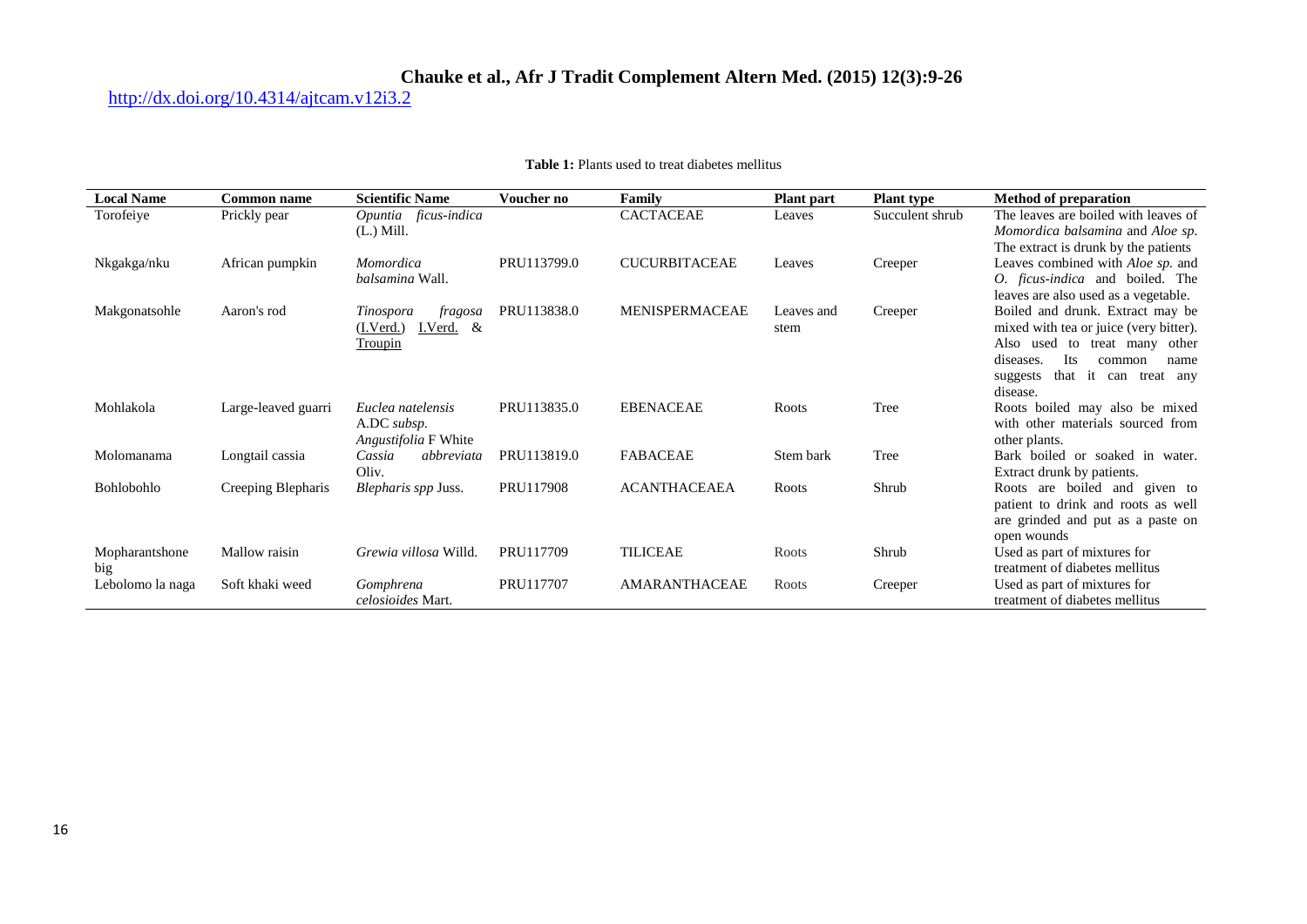#### **Table 1:** Plants used to treat diabetes mellitus (continued)<br>Voucher no Family Plant part **Local Name Common name Scientific Name Voucher no Family Plant part Plant type Method of preparation** Aloe Aloe *Aloe spp L* Different species XANTHORRHOEACEAE Leaves Succulent Used in mixtures with different plants for treatment of all kinds of diseases. Maropolane Veld violet *Aptosium linearize*  Marloth & Engl.<br>Waltheria indica L. PRU113818.0 SCROPHULARIACAE Roots Herb Roots or whole plant are used for wound healing Motayabannyana Sleepy morning *Waltheria indica* L. PRU113813.0 MALVACEAE Roots Herb Boiled in mixtures for all STI's Setlommana Neutral henna *Senna italica* Mill. PRU113814.0 FABACEAE Roots Shrub Used in mixtures with different plants for treatment of all kinds of diseases Mokgalo Buffalo thorn *Ziziphus mucronata*  Willd. RHAMNACEAE Roots Tree Used in mixtures with different plants for treatment of all kinds of diseases Mopharantshone small<br>Mokgotla Sandpaper raisin *Grewia flavescens*  Juss. PRU117710 MALVACEAE Roots Shrub Used as part of mixtures for treatment of diabetes mellitus Mother-in-law's tongue *Sanseviera hyancinthiodes* (L.) Druce. PRU117713 ASPARAGACEAE Roots Shrub Roots boiled in mixtures with other plants for treatment of different ailments

#### **Table 2:** Plants used to treat sexually transmitted infections

| <b>Local Name</b> | Common name            | <b>Scientific Name</b>                                                                                | Voucher no  | Family              | <b>Plant part</b> | <b>Plant type</b> | <b>Method of preparation</b>                                                                                        |
|-------------------|------------------------|-------------------------------------------------------------------------------------------------------|-------------|---------------------|-------------------|-------------------|---------------------------------------------------------------------------------------------------------------------|
| Moreetse          | Sicklebush             | Dichrostachys cinerea<br>$(L.)$ Wight & Arn.<br>Subsp. Africana Brenan<br>& Brummitt var.<br>Africana | PRU113836.0 | <b>MIMOSACEAE</b>   | Roots             | Tree              | Boiled in mixtures for all STI's                                                                                    |
| Banana            | Ethiopian banana       | Ensete ventricosum<br>(Welw.) Cheesman                                                                |             | <b>MUSACEAE</b>     | Roots             | Tree              | Boiled in mixtures for all STI's                                                                                    |
| Motayabannyana    | Sleepy Morning         | Waltheria indica L.                                                                                   | PRU113813.0 | <b>MALVACEAE</b>    | Roots             | Shrub             | Boiled in mixtures for all STI's                                                                                    |
| Mofa              | Large-leaved rock fig. | <i>Ficus abutilifolia</i> (Miq.)                                                                      | PRU113789   | <b>MORACEAE</b>     | Roots/stem bark   | Tree              | Boiled in mixtures for all STI's                                                                                    |
| Lefalatsamaru     | Asparagus              | Asparagus concinnus<br>(Baker) Kies                                                                   | PRU1113000  | <b>ASPARAGACEAE</b> | Roots             | Shrub             | Roots boiled to treat gonorrhoea and<br>also in mixtures for treatment of all<br>diseases, leaves used t stop rain. |
| Setlommana        | Neutral henna          | Senna italica Mill.                                                                                   | PRU113814.0 | <b>FABACEAE</b>     | Roots             | Shrub             | Boiled in mixtures and administered<br>to all STI patients.                                                         |
| Mochidi           | Large sourplum         | Ximenia Caffra Sond.                                                                                  | PRU117906   | <b>OLACACEAE</b>    | Roots             | Tree              | Boiled in mixtures                                                                                                  |
| Mohlakola         | Large-leaved guarri    | Euclea natelensis A.DC<br>subsp. Angustifolia F<br>White                                              | PRU113835.0 | <b>EBENACEAE</b>    | Roots             | Tree/ Shrub       | Boiled in mixtures                                                                                                  |
| Molomanama        | Long pod cassia        | Cassia abbreviata Oliv.                                                                               | PRU113819.0 | <b>FABACEAE</b>     | Roots/stem bark   | Tree              | Boiled and extract administered for<br>all STI's                                                                    |

<http://dx.doi.org/10.4314/ajtcam.v12i3.2>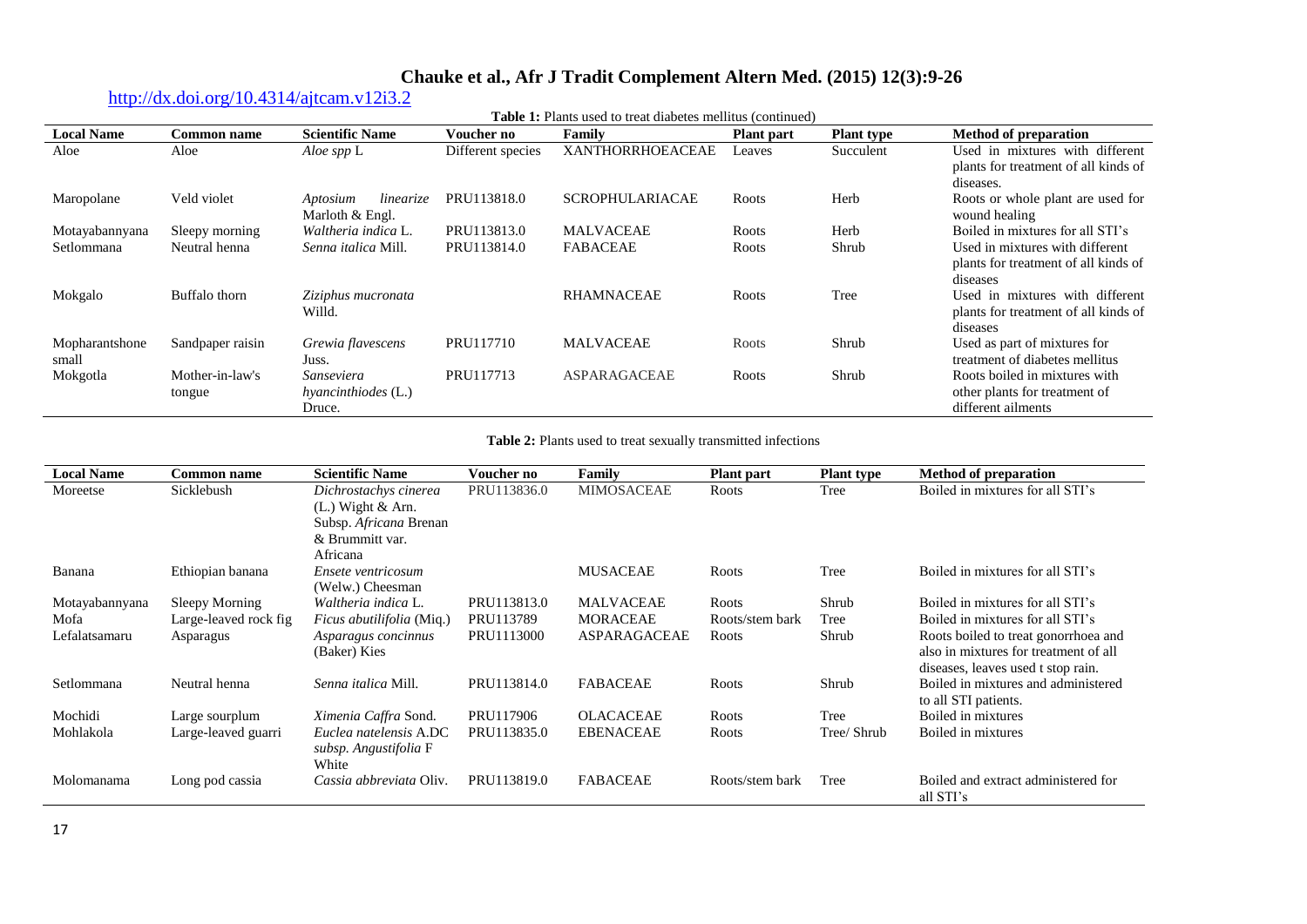## <http://dx.doi.org/10.4314/ajtcam.v12i3.2>

| <b>Local Name</b> | <b>Common name</b>  | <b>Scientific Name</b>         | Voucher no        | Family                  | <b>Plant part</b> | <b>Plant type</b> | <b>Method of preparation</b>                                |
|-------------------|---------------------|--------------------------------|-------------------|-------------------------|-------------------|-------------------|-------------------------------------------------------------|
| Mososo            | Silver cluster-leaf | Terminalia sericea             | PRU113817.0       | COMBRETACEAE            | Roots             | Tree              | Boiled in mixtures and administered                         |
|                   |                     | Cambess.                       |                   |                         |                   |                   | for all STI's.                                              |
| Mowawa            | <b>Black monkey</b> | <i>Strychnos</i>               | PRU113811.0       | LOGANIACEAE             | Roots             | Tree              | Boiled in mixtures for all STI's                            |
|                   | orange              | madagascarensis                |                   |                         |                   |                   |                                                             |
|                   |                     | Spreng. ex Baker               |                   |                         |                   |                   |                                                             |
| Morapa            | <b>Black monkey</b> | Strychnos spinosa              |                   | <b>LOGANIACEAE</b>      | Roots             | Tree              | Boiled in mixtures for all STI'                             |
|                   | orange              | Lam.                           |                   |                         |                   |                   |                                                             |
| Mokgalo           | Buffalo thorn       | Ziziphus mucronata             |                   | <b>RHAMNACEAE</b>       | Roots             | Tree              | Used in mixtures with different plants                      |
|                   |                     | Willd.                         |                   |                         |                   |                   | for treatment of all kinds of diseases                      |
| Aloe              | Aloe vera           | Aloe spp                       | Different species | <b>XANTHORRHOEACEAE</b> | Leaves            | Succulent         | Used in mixtures with different plants                      |
|                   |                     |                                |                   |                         |                   |                   | for treatment of all kinds of diseases.                     |
| Makgonatsohle     | Aaron's rod         | Tinospora fragosa              | PRU113838.0       | MENISPERMACEAE          | Leaves and        | Creeper           | Boiled and drunk. Extract may be                            |
|                   |                     | $(I.Verd.)$ I.Verd. &          |                   |                         | stem              |                   | mixed with tea or juice (very bitter).                      |
|                   |                     | Troupin                        |                   |                         |                   |                   | used to treat many<br>Also<br>other                         |
|                   |                     |                                |                   |                         |                   |                   | diseases. Its common name suggests                          |
|                   |                     |                                |                   |                         |                   |                   | that it can treat any disease.                              |
| Morakane          | Soap creeper        | <b>Helinus</b>                 | PRU117192         | <b>RHAMNACEAE</b>       | Roots             | Tree              | Roots boiled in combination with                            |
|                   |                     | intergrifolius                 |                   |                         |                   |                   | other plants to treat STI's.                                |
|                   |                     | (Lam.) Kuntze.                 |                   |                         |                   | Tree              |                                                             |
| Monoko            | Common resin tree   | Ozoroa paniculosa              | PRU115079.0       | ANACARDIACEAE           | Roots             |                   | Boiled together with roots of other                         |
|                   |                     | $(Sond.)$ R.Fern. $&$          |                   |                         |                   |                   | plants                                                      |
|                   |                     | A.Fern.                        | PRU117707         | AMARANTHACEAE           |                   |                   |                                                             |
| Lebolomo la       | Soft khaki weed     | Gomphrena<br>celosioides Mart. |                   |                         | Leaves            | Creeper           | Roots boiled and used in mixtures for<br>treatment of STI's |
| naga              |                     |                                |                   |                         |                   |                   |                                                             |

Table 2: Plants used to treat sexually transmitted infections (continued)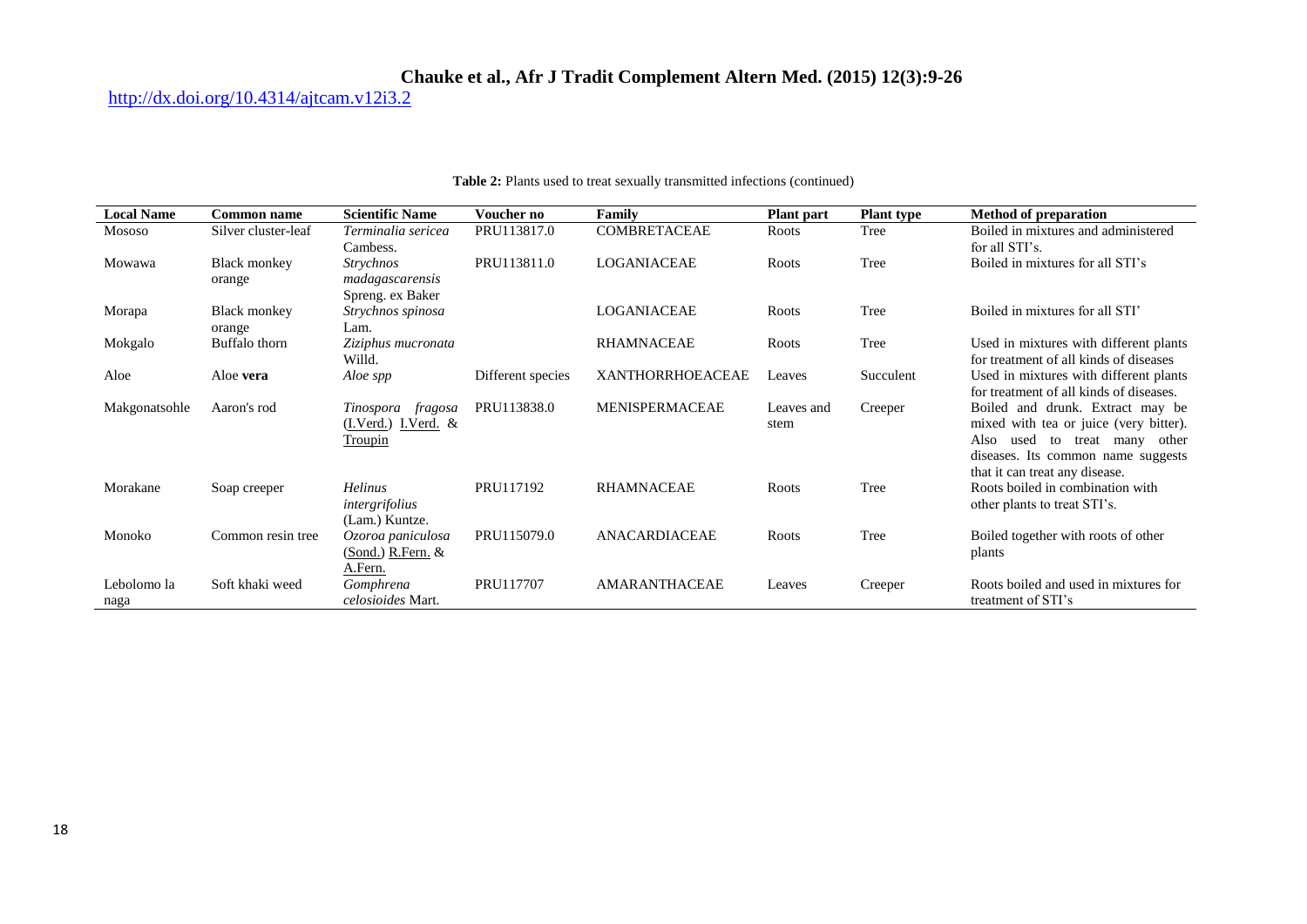## <http://dx.doi.org/10.4314/ajtcam.v12i3.2>

| <b>Local Name</b> | <b>Common name</b>  | <b>Scientific Name</b>       | Voucher no  | Family            | <b>Plant part</b> | <b>Plant type</b> | <b>Method of preparation</b>               |
|-------------------|---------------------|------------------------------|-------------|-------------------|-------------------|-------------------|--------------------------------------------|
| Morakane          | Soap creeper        | Helinus intergrifolius       | PRU117192   | <b>RHAMNACEAE</b> | Roots             | Tree              | Roots boiled in combination with other     |
|                   |                     | (Lam.) Kuntze.               |             |                   |                   |                   | plants totreat STI's.                      |
| Molomanama        | Long pod cassia     | Cassia abbreviata            | PRU113819.0 | <b>FABACEAE</b>   | Stem bark         | Tree              | Bark boiled or soaked in water. Extract    |
|                   |                     | Oliv.                        |             |                   |                   |                   | drunk by patients.                         |
| Mofa              | Large-leaved rock   | Ficus<br>abutilifolia        | PRU113789   | <b>MORACEAE</b>   | Roots/stem bark   | Tree              | Boiled in mixtures for all STI's           |
|                   | fig                 | (Miq.)                       |             |                   |                   |                   |                                            |
| Moreetse          | Sicklebush          | Dichrostachys cineria        | PRU113836.0 | <b>FABACEAE</b>   | Roots             | Tree              | Used in mixtures with different plants for |
|                   |                     | (L) Wight $\&subsp. Arn$     |             |                   |                   |                   | treatment of all kinds of diseases         |
|                   |                     | Africana Brenan &            |             |                   |                   |                   |                                            |
|                   | Buffalo thorn       | Brummit var. Africana        |             | <b>RHAMNACEAE</b> | Roots             | Tree              | Used in mixtures with different plants for |
| Mokgalo           |                     | Ziziphus mucronata<br>Willd. |             |                   |                   |                   | treatment of all kinds of diseases         |
| Mowawa            | Black monkey        | <i>Strychnos</i>             | PRU113811.0 | LOGANIACEAE       | Roots             | Tree              | Boiled in mixtures for all STI's           |
|                   | orange              | madagascarensis              |             |                   |                   |                   |                                            |
|                   |                     | Spreng. ex Baker             |             |                   |                   |                   |                                            |
| Setlommana        | Neutral henna       | Senna italica Mill.          | PRU113814.0 | <b>FABACEAE</b>   | Roots             | Shrub             | Boiled in mixtures and administered to all |
|                   |                     |                              |             |                   |                   |                   | STI patients.                              |
| <b>Mososo</b>     | Silver cluster-leaf | Terminalia sericea           | PRU113817.0 | COMBRETACEAE      | Roots             | Tree              | Boiled in mixtures and administered for    |
|                   |                     | Cambess.                     |             |                   |                   |                   | all STI's.                                 |
| Makgonatsohle     | Aaron's rod         | fragosa<br>Tinospora         | PRU113838.0 | MENISPERMACEAE    | Leaves and stem   | Creeper           | Boiled and drunk. Extract may be mixed     |
|                   |                     | I.Verd. &<br>(I.Verd.)       |             |                   |                   |                   | with tea or juice (very bitter). Also used |
|                   |                     | Troupin                      |             |                   |                   |                   | to treat many other diseases. Its common   |
|                   |                     |                              |             |                   |                   |                   | name suggests that it can treat any        |
|                   |                     |                              |             |                   |                   |                   | disease.                                   |

**Table 3:** Plants used to treat fertility and erectile dysfunction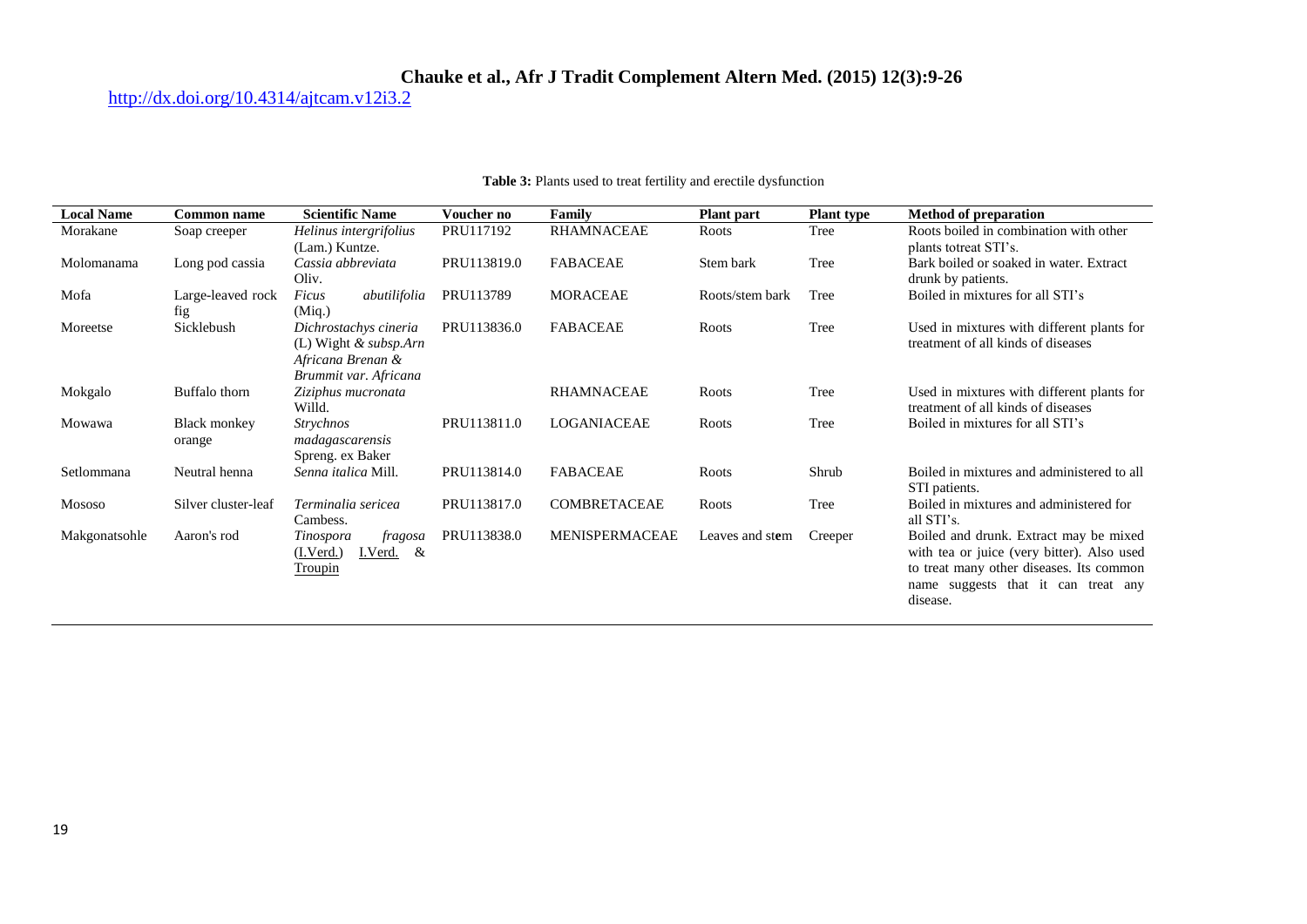<http://dx.doi.org/10.4314/ajtcam.v12i3.2>

| <b>Local Name</b>    | <b>Common name</b>        | <b>Scientific Name</b>                                   | Voucher no           | Family                      | <b>Plant part</b> | <b>Plant type</b> | <b>Method of preparation</b>                                                                                                                                           |
|----------------------|---------------------------|----------------------------------------------------------|----------------------|-----------------------------|-------------------|-------------------|------------------------------------------------------------------------------------------------------------------------------------------------------------------------|
| Mokgotla             | Mother-in-law's<br>tongue | Sanseviera<br>hyancinthiodes (L.)<br>Druce.              | PRU117713            | ASPARAGACEAE                | Roots             | Shrub             | Roots boiled in mixtures with other<br>plants for treatment of different<br>ailments.                                                                                  |
| Mmilo                | Wild medlar               | Vangueria infuasta<br>Burch.                             | PRU113837.0          | <b>RUBIACEAE</b>            | Roots             | Tree              | Roots of <i>V. infausta</i> and roots of<br>Helinus intergrifolius boiled and drunk<br>for fertility. Used after first treatment<br>above.                             |
| Mohlakola            | Large-leaved guarri       | Euclea natelensis<br>A.DC subsp.<br>Angustifolia F White | PRU113835.0          | <b>EBENACEAE</b>            | Roots             | Tree/Shrub        | Roots, together with roots of Grewia<br>hexamita and P. capensis boiled and<br>drunk for patients with continuos<br>mesntuation. Also used to improve<br>fertility.    |
| <b>Mososo</b>        | Silver cluster-leaf       | Terminalia sericea<br>Cambess.                           | PRU113817.0          | COMBRETACEAE                | Roots             | Tree              | Boiled in mixtures and administered for<br>all STI's.                                                                                                                  |
| Lebolomo la<br>naga  | Soft khaki weed           | Gomphrena losioides<br>Mart.                             | PRU117707            | <b>AMARANTHACEAE</b>        | Roots             | Creeper           | Roots boiled and used in mixtures for<br>treatment of STI's                                                                                                            |
| Motswalela-<br>kgoro | Jacket plum               | Pappea capensis<br>Sond. & Harv.                         | PRU1 13791.0         | <b>SAPINDACEAE</b>          | Stem bark         | Tree              | Boiled and extract administered for<br>dysentery. Also used in mixtures with $E$ .<br><i>divinorum</i> and <i>Grewia hexamita</i> to treat<br>continuous menstruation. |
| Sekanama             | Sea squill                | Urginea sanguinea<br>Schinz                              | PRU113820.0          | <b>HYACINTHACEAE</b>        | Tuber             | Perennial bulb    | Tuber immersed in water and drunk for<br>early treatment of fertility. Aloe also in<br>the mixture. Purgative effects.                                                 |
| Aloe                 | Aloe vera                 | Aloe spp                                                 | Different<br>species | <b>XANTHORRHOEAC</b><br>EAE | Leaves            | Succulent         | Used in mixtures with different plants<br>for treatment of all kinds of diseases.<br>Boiled thoroughly and juice drunk                                                 |

**Table 3:** Plants used to treat fertility and erectile dysfunction (continuation)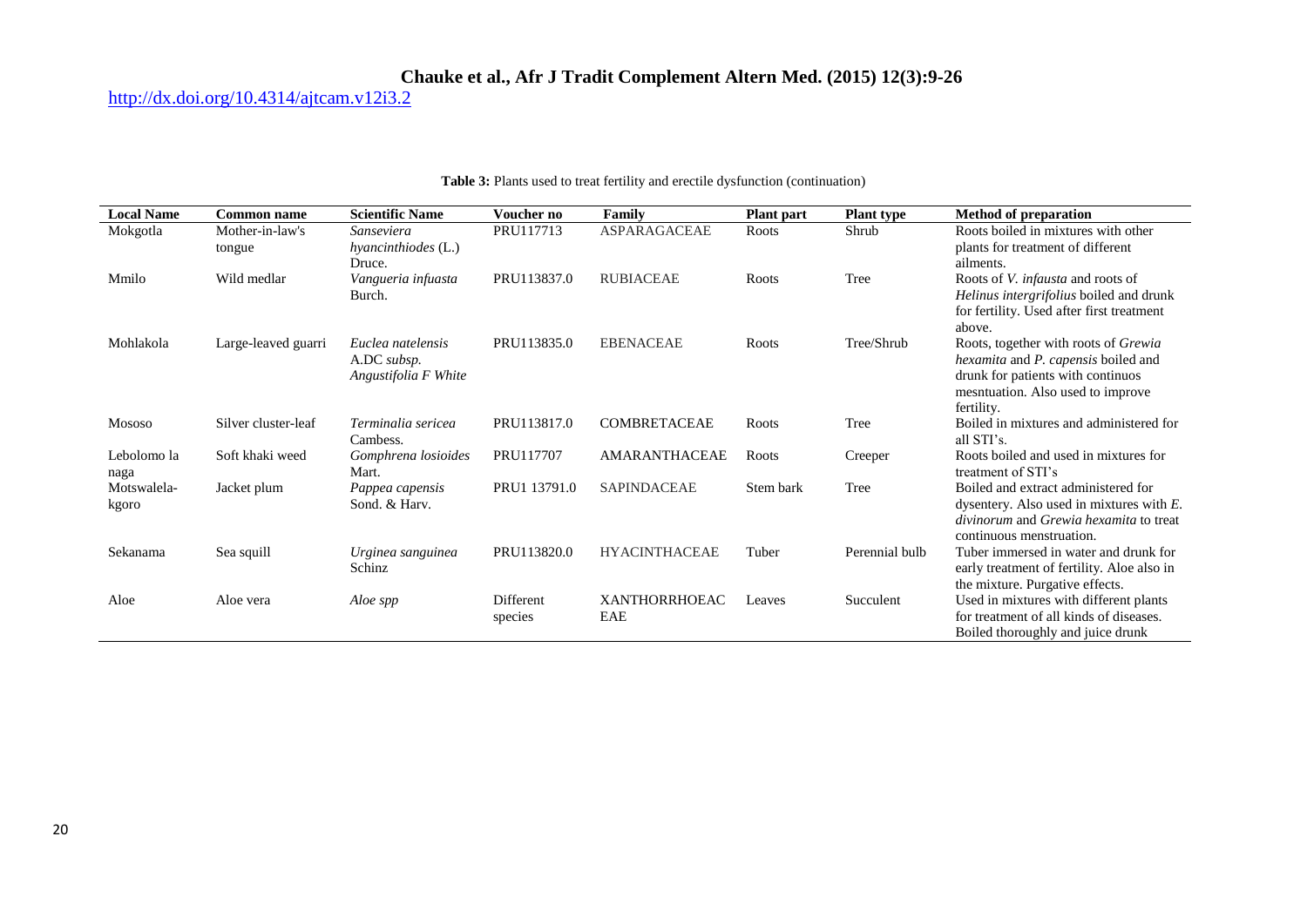## <http://dx.doi.org/10.4314/ajtcam.v12i3.2>

| <b>Local Name</b> | Common name         | <b>Scientific Name</b>                                   | Voucher no  | Family              | <b>Plant part</b>      | <b>Plant type</b> | <b>Method of preparation</b>                                                                                                                                           |
|-------------------|---------------------|----------------------------------------------------------|-------------|---------------------|------------------------|-------------------|------------------------------------------------------------------------------------------------------------------------------------------------------------------------|
| Motswalela-kgoro  | Jacket plum         | Pappea capensis<br>Sond. & Harv.                         | PRU113791.0 | <b>SAPINDACEAE</b>  | Stem bark              | Tree              | Boiled and extract administered for<br>dysentery. Also used in mixtures with $E$ .<br><i>divinorum</i> and <i>Grewia hexamita</i> to treat<br>continuous menstruation. |
| Monopi            | Weeping boer-bean   | Schotia brachypetala<br>Sond.                            | PRU113838.0 | <b>FABACEAE</b>     | Stem bark              | Tree              | Boiled and extract administered for<br>dysentery                                                                                                                       |
| Monoko            | Common resin tree   | Ozoroa paniculosa<br>$(Sond.)$ R.Fern. $&$<br>A.Fern.    | PRU115079.0 | ANACARDIACEAE       | Stem bark              | Tree              | Immersed in water and extract<br>administered                                                                                                                          |
| Mokgwalo          | Knob thorn          | Acacia nigrescens<br>Oliv.                               | PRU117190.0 | <b>FABACEAE</b>     | Stem bark              | Tree              | Boiled and administered for dysentry                                                                                                                                   |
| <b>Mososo</b>     | Silver cluster-leaf | Terminalia sericea<br>Cambess.                           | PRU113817.0 | <b>COMBRETACEAE</b> | Stem bark              | Tree              | Boiled. Leaves also boiled and extract<br>administered for stomach complaints                                                                                          |
| Mohlanare         | Balsam tree         | Colophospermum<br>mopane (J.Kirk ex<br>Benth.) J.Léonard |             | <b>FABACEAE</b>     | Stem bark              | Tree              | Leaves chewed and spitted into baby's<br>mouth                                                                                                                         |
| Molomanama        | Long pod cassia     | Cassia abbreviata<br>Oliv.                               | PRU113819.0 | <b>FABACEAE</b>     | Stem bark and<br>roots | Tree              | Boiled and drunk                                                                                                                                                       |
| Sephatwa          | Common spike-thorn  | Gymnosporia<br><i>buxifolia</i> (L.) Szyszyl.            |             | <b>CELASTRACEAE</b> | Stem bark              | Tree              | Leaves crushed and immersed in water.<br>Also drunk to stop vomiting.                                                                                                  |
| Setlommana        | Neutral henna       | Senna italica Mill.                                      | PRU113814.0 | <b>FABACEAE</b>     | Roots                  | Shrub             | Boiled in mixtures and administered to all<br>STI patients.                                                                                                            |

## **Table 4:** Plants used to treat stomach complaints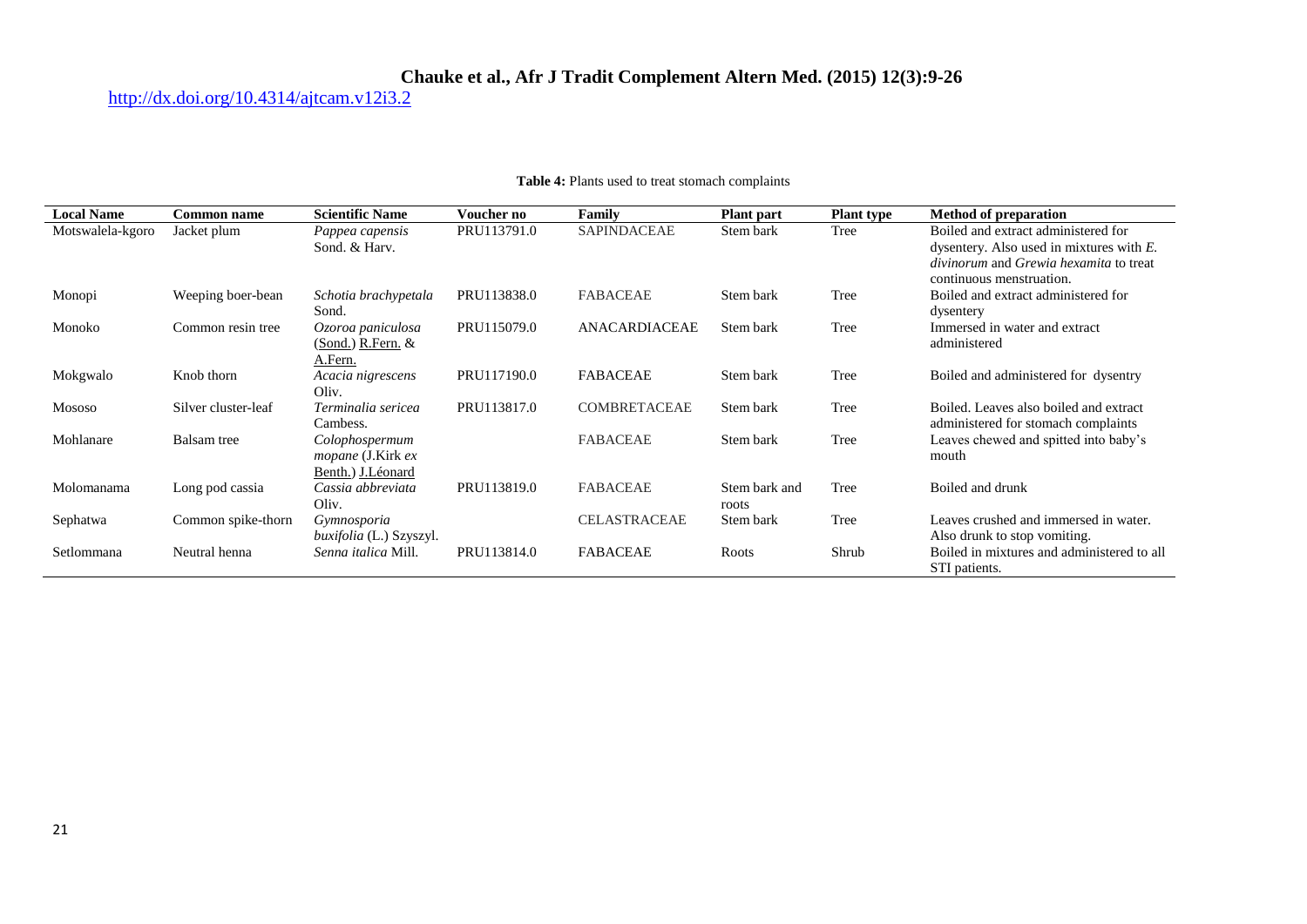## <http://dx.doi.org/10.4314/ajtcam.v12i3.2>

| <b>Local Name</b>       | <b>Common name</b>           | <b>Scientific Name</b>                                          | Voucher no  | Family              | <b>Plant part</b>   | <b>Plant type</b> | <b>Method of preparation</b>                                                                                                                                                |
|-------------------------|------------------------------|-----------------------------------------------------------------|-------------|---------------------|---------------------|-------------------|-----------------------------------------------------------------------------------------------------------------------------------------------------------------------------|
|                         |                              |                                                                 |             |                     |                     |                   |                                                                                                                                                                             |
| Mosese                  | African wattle               | Peltoforum africanum<br>Sond.                                   | PRU113816.0 | <b>FABACEAE</b>     | Stem bark           | Tree              | Inmmersed in water with C. abbreviata                                                                                                                                       |
| Monamane                | Anthill saffron              | Elaeodendron<br><i>transvaalense</i> (Burtt<br>Davy) R.H.Archer | PRU113815.0 | <b>CELASTRACEAE</b> | Bark                | Tree              | Immersed in water and extract drunk                                                                                                                                         |
| Morula                  | Marula                       | Sclerocarya birrea<br>Hochst.                                   |             | ANACARDIACEAE       | Bark (root or stem) | Tree              | <b>Boiled</b>                                                                                                                                                               |
| Mohlakola               | Large-leaved guarri          | Euclea natelensis<br>A.DC subsp.<br><i>Angustifolia</i> F White | PRU113835.0 | <b>EBENACEAE</b>    | Roots               | Tree/Shrub        | Roots, together with roots of <i>Grewia</i><br>hexamita and P. capensis boiled and<br>drunk by patients with continuous<br>menstruation. Also used to improve<br>fertility. |
| Mopharantshone<br>big   | Mallow-leaved<br>cross-berry | Grewia villosa Willd.                                           | PRU117709   | <b>TILICEAE</b>     | Roots               | Shrub             | Used as part of mixtures for treatment<br>of diabetes mellitus                                                                                                              |
| Mopharantshone<br>small | Sandpaper raisin             | Grewia flavescens<br>Juss.                                      | PRU117710   | <b>MALVACEAE</b>    | Roots               | Shrub             | Used as part of mixtures for treatment<br>of diabetes mellitus                                                                                                              |

**Table 4:** Plants used to treat stomach complaints (continuation)

## **Table 5:** Plants used to treat AIDS (HIV)

| <b>Local Name</b> | Common name         | <b>Scientific Name</b>                              | Voucher no  | Family              | <b>Plant part</b> | <b>Plant type</b> | <b>Method of preparation</b>                                                                      |
|-------------------|---------------------|-----------------------------------------------------|-------------|---------------------|-------------------|-------------------|---------------------------------------------------------------------------------------------------|
| Molomanama        | Long pod cassia     | Cassia abbreviata Oliv.                             | PRU113819.0 | <b>FABACEAE</b>     | Roots             | Tree              | Boiled together with roots of<br>T. sericea and O. paniculosa for<br>AIDS treatment               |
| <b>Mososo</b>     | Silver cluster-leaf | Terminalia sericea<br>Cambess.                      | PRU113817.0 | <b>COMBRETACEAE</b> | Roots             | Tree              | Boiled together with roots of<br>C abbreviata and O. paniculosa<br>for AIDS treatment             |
| Monoko            | Common resin tree   | Ozoroa paniculosa<br>(Sond.) R.Fern. $&$<br>A.Fern. | PRU115079.0 | ANACARDIACEAE       | Roots             | Tree              | Boiled together with roots of<br><i>T. sericea</i> and <i>C. abbreviata</i> for<br>AIDS treatment |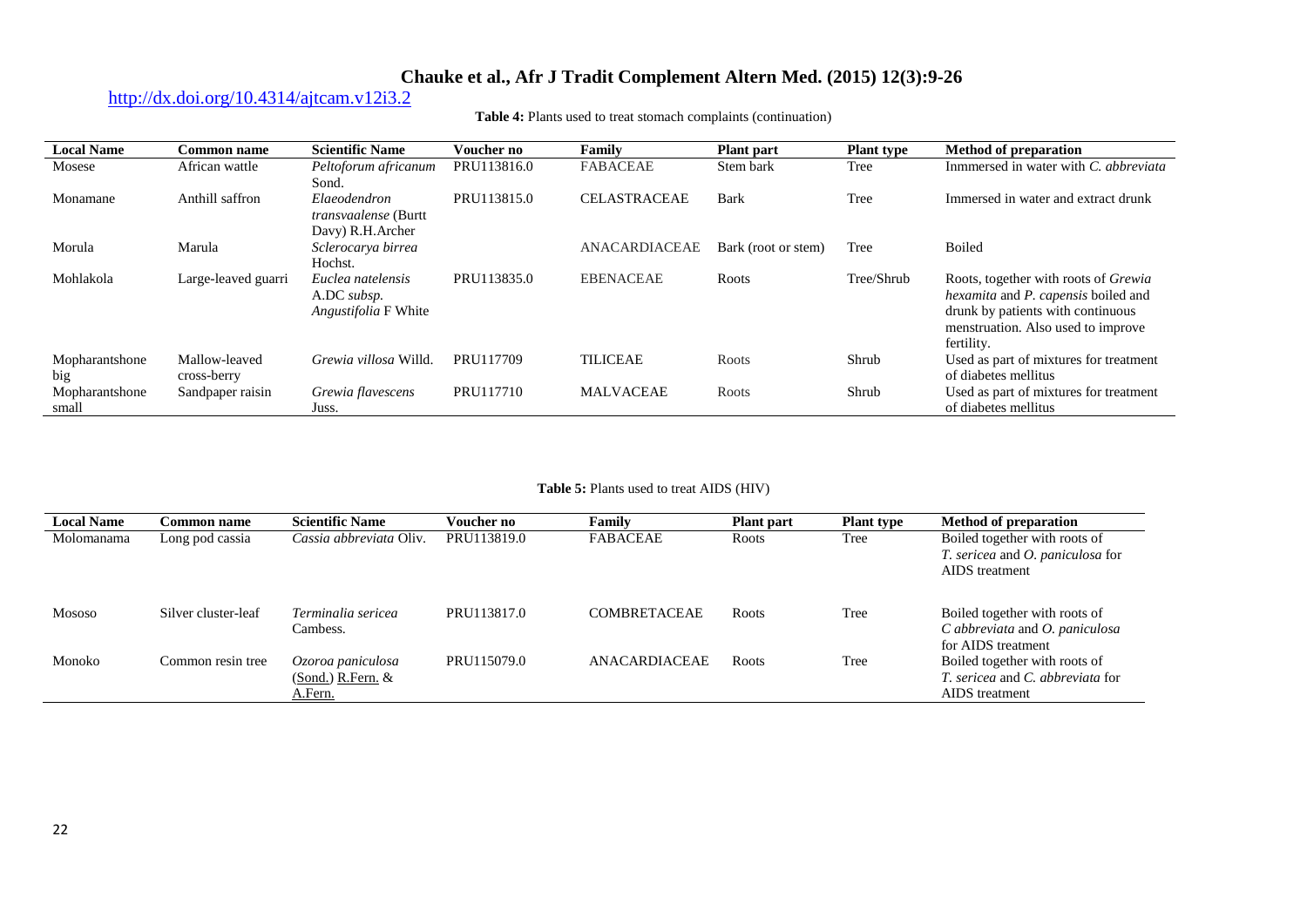## <http://dx.doi.org/10.4314/ajtcam.v12i3.2>

| <b>Table 6:</b> Plants used to treat cancer |
|---------------------------------------------|
|                                             |

| <b>Local Name</b> | <b>Common name</b> | <b>Scientific Name</b>                                                                                    | Voucher no  | Family       | <b>Plant part</b> | <b>Plant type</b> | <b>Method of preparation</b>                                        |
|-------------------|--------------------|-----------------------------------------------------------------------------------------------------------|-------------|--------------|-------------------|-------------------|---------------------------------------------------------------------|
| Mmoto             | Leadwood           | Combretum imberbe<br>Wawra                                                                                |             | COMBRETACEAE | Root or stem bark | Tree              | Boiled and drunk. Burnt and ash<br>applied to tumours               |
| Moreetse          | Sicklebush         | Dichrostachys<br><i>cineria</i> (L) Wight $\&$<br>subsp.Arn Africana<br>Brenan & Brummit<br>var. Africana | PRU113836.0 | FABACEAE     | Roots             | Tree              | Ash mixed with ash of $C$ .<br><i>imberbe</i> and applied to tumour |

## **Table 7:** Other diseases treated

| <b>Local Name</b> | <b>Common name</b>  | <b>Scientific Name</b>                                      | Voucher no  | Family                       | <b>Plant part</b> | <b>Plant type</b> | <b>Method of preparation</b>                                                                                                                                                          |
|-------------------|---------------------|-------------------------------------------------------------|-------------|------------------------------|-------------------|-------------------|---------------------------------------------------------------------------------------------------------------------------------------------------------------------------------------|
| Sekanama          | Sea squill          | Urginea sanguine<br>Schinz                                  | PRU113820.0 | <b>HYACINTHACEAE</b>         | Tuber             | Perennial bulb    | Tuber immersed in water and drunk for early<br>treatment of fertility. Aloe also in the<br>mixture. Purgative effects.                                                                |
| Mmilo             | Wild medlar         | Vangueria infausta<br>Burch.                                | PRU113837.0 | <b>RUBIACEAE</b>             | Roots             | Tree              | Roots of <i>V. infausta</i> and roots of <i>Helinus</i><br><i>intergrifolius</i> boiled and drunk for fertility.<br>Used after first treatment above.                                 |
| Mohlakola         | Large-leaved guarri | Euclea natelensis<br>A.DC subsp.<br>Angustifolia F<br>White | PRU113835.0 | <b>EBENACEAE</b>             | Roots             | Tree/Shrub        | Roots, together with roots of <i>Grewia</i><br><i>hexamita</i> and <i>P. capensis</i> boiled and drunk<br>for patients with continuos mesntuation. Also<br>used to improve fertility. |
| Monantane         |                     | Indigofera<br>nebrowniana<br>J.B.Gillett                    | PRU113812.0 | <b>FABACEAE</b>              | Roots             | Shrub             | Roots chewed for stimulation of appetite.                                                                                                                                             |
| Mmoto             | Leadwood            | Combretum imberbe<br>Wawra                                  |             | <b>COMBRETACEAE</b>          | Leaves            | Tree              | Leaves boiled and administered for coughs                                                                                                                                             |
| Maropolane        |                     | Aptosimum linearie<br>Marloth & Engel.                      | PRU113818.0 | <b>SCROPHULARIACE</b><br>AE. | Leaves            | Shrub             | Leaves heated (on fire) and applied on<br>affected area for tissue repair. May also be<br>used for snake bite. Whole plant boiled to<br>treat toothache.                              |
| Mochidi           | Large sourplum      | Ximenia Caffra<br>Sond.                                     | PRU117906   | <b>OLACACEAE</b>             | Leaves            | Tree              | Leaves boiled for Eye ache and Bilharzia                                                                                                                                              |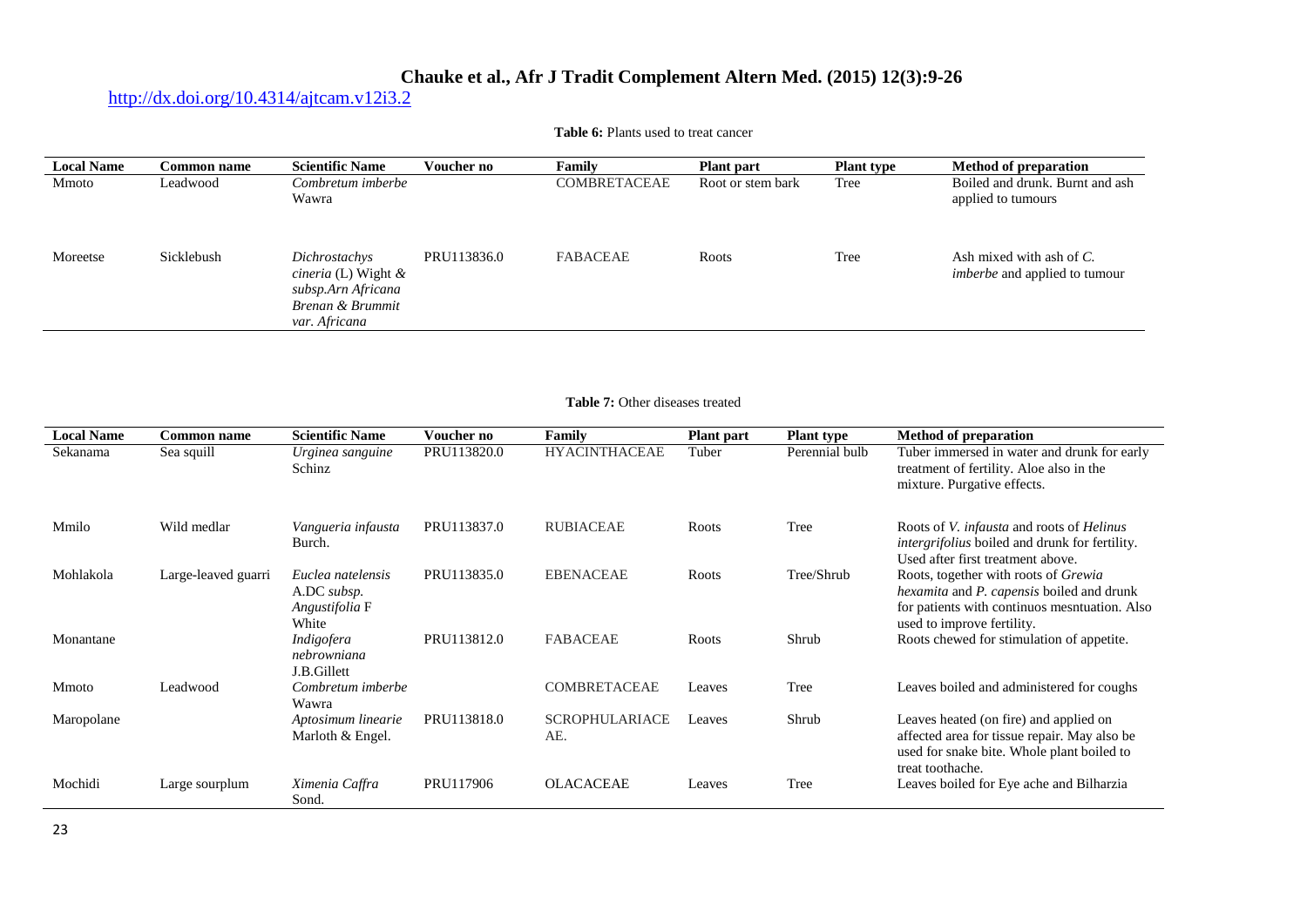## <http://dx.doi.org/10.4314/ajtcam.v12i3.2>

| <b>Local Name</b> | <b>Common name</b> | <b>Scientific Name</b>   | Voucher no | Family               | <b>Plant part</b> | <b>Plant type</b> | <b>Method of preparation</b>                       |
|-------------------|--------------------|--------------------------|------------|----------------------|-------------------|-------------------|----------------------------------------------------|
| Mosemane          | Silky thorn        | Acacia                   | PRU117191  | <b>FABACEAE</b>      | Leaves            | Shrub/Tree        | Burnt and inhaled for persistent headache          |
|                   |                    | rehmanniana              |            |                      |                   |                   |                                                    |
|                   |                    | Schinz                   |            |                      |                   |                   |                                                    |
| Lekudu            | Levant cotton      | Gossypium                | PRU117186  | <b>MALVACEAE</b>     | <b>Bark</b>       | Shrub             | The cotton is inserted into the ear for ear ache.  |
|                   |                    | herbacium L. ssp.        |            |                      |                   |                   |                                                    |
|                   |                    | Africanum (Watt)         |            |                      |                   |                   |                                                    |
|                   |                    | Vollesen                 |            |                      |                   |                   |                                                    |
| Molebatje         | Satinwood          | Zanthoxylum              |            | <b>RUTACEAE</b>      | Roots             | Tree              | Roots boiled and given to patient to forget        |
|                   |                    | leprieurii Guill. &      |            |                      |                   |                   | (soothering or comforting) after a loss of a loved |
|                   |                    | Perr.                    |            |                      |                   |                   | one.                                               |
| Lebolomo la       | Soft khaki weed    | Gomphrena                | PRU117707  | AMARANTHACEAE        | Roots             | Creeper           | Roots boiled and used in mixtures for treatment    |
| naga              |                    | celosioides Mart.        |            |                      |                   |                   | of STI's                                           |
| Mokhure           | Dead-man's tree    | Synadenium               | PRU117708  | <b>EUPHORBIACEAE</b> | Roots             | Shrub             | Roots boiled and given to patients suffering from  |
|                   |                    | <i>cupulare</i> (Boiss.) |            |                      |                   |                   | erectile dysfunction.                              |
|                   |                    | Wheeler ex               |            |                      |                   |                   |                                                    |
|                   |                    | A.C.White,               |            |                      |                   |                   |                                                    |
|                   |                    | $R.A.D$ ver $&$          |            |                      |                   |                   |                                                    |
|                   |                    | <b>B.Sloane</b>          |            |                      |                   |                   |                                                    |
| Mothobathobe      | Largefruit         | Cordia grandicalyx       |            | <b>BORAGINACEAE</b>  | Roots             | Tree              | Used in mixtures for treatment of different        |
|                   | saucerbush         | (Oberm.)                 |            |                      |                   |                   | ailments                                           |

**Table 7:** Other diseases treated (continued)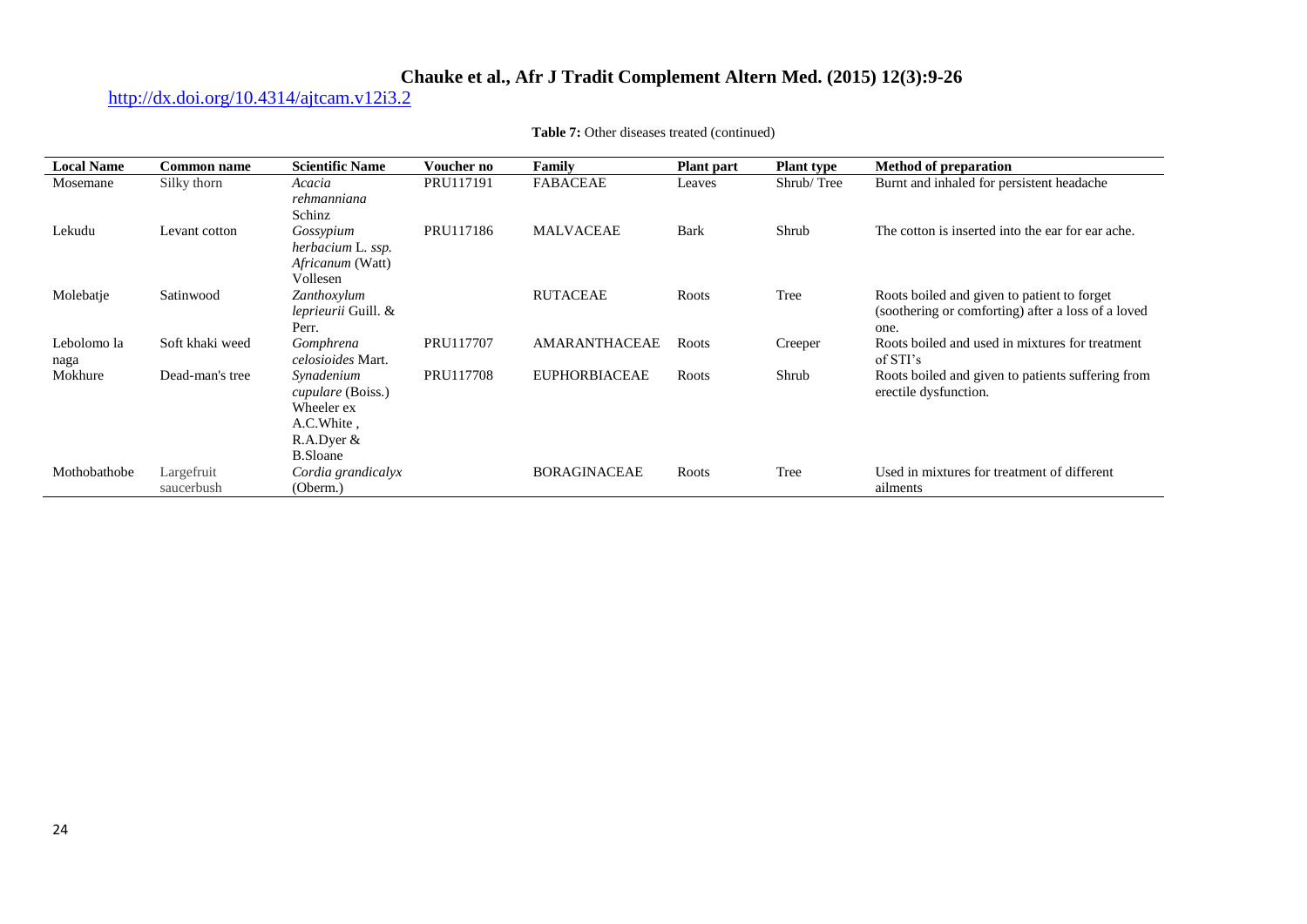<http://dx.doi.org/10.4314/ajtcam.v12i3.2>

#### **List of abbreviations**

STI's; Sexually transmitted disease, AIDS; acquired immune deficiency syndrome, HIV; human immunodeficiency virus, IPNI; The International Plant Names Index; LJS; Leshweni Jeremia Shai, MAC; Mildred Alinah Chauke, MAM; Mothatheo Alfred Mogale, MPT; Milingoni Peter Tshisikhawe; MPM, Matlou Phineas Mokgotho.

#### **Competing interest**

The authors declare that they have no competing interests in relation to this manuscript.

#### **Authors' contribution**

MAC, MPM and LJS carried out the field work. MAC also analysed the results. The study was conceived by the LJS and MAM while the manuscript was written by MAC. MAM, LJS and MPT proof read the manuscript. MPT verified the scientific and family names on the IPNI.

#### **Authors' information**

MAC is a lecturer at Tshwane University of Technology.

#### **Acknowledgements**

The authors acknowledge Tshwane University of Technology and the National Research Foundation (under the Thutuka-REDIBA programme) for funding the project. LJS is a recipient of the NRF funding. The authors also thank Chief Catherine Shai for granting permission for collection of plant material in the village. The authors also thank all the healers who participated in the study.

#### **References**

- 1. Aliero, A., Jimoh, F. and Afolayan, A. (2008). Antioxidant and antibacterial properties of Sansevieria hyacinthoides. Int J Pure Appl Sci,  $2:103-110$
- 2. Amoo, S. O., Aremu, A. O., Moyo, M. and Staden, J. V. (2013). Assessment of Long‐Term Storage on Antimicrobial and Cyclooxygenase‐Inhibitory Properties of South African Medicinal Plants. Phytotherapy Research*,* 27(7):1029-1035.
- 3. Bashir, A., Ross, M. and Turner, T. (1982) . Phytocemical investigation of Grewia villosa roots. II. Fitoterapia.3: 67.
- 4. Cochrane, C. B. (1998). Antibacterial and antifungal screening of Florida's exotic invasive plant species*.* University of South Florida.
- 5. De Moura, R., Pereira, P. S., Januario, A. H., França, S. C. and Dias, D. A. 92004). Antimicrobial screening and quantitative determination of benzoic acid derivative of Gomphrena celosioides by TLC-densitometry. Chemical & pharmaceutical bulletin, 52(11):1342-1344.
- 6. Fabry, W., Okemo, P. and Ansorg, R. (1996). Fungistatic and fungicidal activity of East African medicinal plants. Mycoses*,* 39(1-2):67-70.
- 7. Fabry, W., Okemo, P. O. and Ansorg, R. (1998). Antibacterial activity of East African medicinal plants. Journal of Ethnopharmacology, 60(1), 2:79-84.
- 8. Fernandes, L., Van Rensburg, C., Hoosen, A. and Steenkamp, V. (2008). *In vitro* activity of medicinal plants of the Venda region, South Africa, against Trichomonas vaginalis: original research. Southern African Journal of Epidemiology and Infection*,* 23(2):26-29.
- 9. Gbeassor, M., Kossou, Y., Amegbo, K., De Souza, C., Koumaglo, K. and Denke, A. (1989). Antimalarial effects of eight African medicinal plants. Journal of Ethnopharmacology, 25(1):115-118.
- 10. Hassan, L. and Umar, K. (2006). Nutritional value of Balsam Apple (Momordica balsamina L.) leaves. Pak. J. Nutr, 5(6):522-529.
- 11. Harborne, J. B. (1998). Phytochemical methods. A guide to modern techniques of plant analysis. Champman and Hall, 3rd ed. New York, USA.
- 12. Harvey, A. L. (2008). Natural Products in drug discovery. Drug Discovery Today, 13: 894-901.
- 13. Heinrich, M. (2003). Ethnobotany and Natural Products: The Search for New Molecules, New Treatments of Old Diseases or a Better Understanding of Indigenous Cultures? Current Topics in Medicinal Chemistry, 3(2), 141-154.
- 14. Jones, W. P., Chin, Y.-W. and Kinghorn, A. D. (2006). The role of pharmacognosy in modern medicine and pharmacy. *Current Drug Targets,* 7(3):247-264.
- 15. Kinghorn, A. D. and Balandrin, M. F. (1993). *Human medicinal agents from plants*. American Chemical Society (ACS).
- 16. Lucie, A. T., Dogo, S., Valentin, K., Emile, A. C. and Mbacké, S. (2012). Medicinal Plants Used In Some Rural Districts in Senegal (West Africa). American-Eurasian Journal of Sustainable Agriculture, 6(4).
- 17. Luseba, D. and Tshisikhawe, M. (2011). Medicinal plants used in the treatment of livestock diseases in Vhembe region, Limpopo province, South Africa. Ethnobotany Research and Applications.
- 18. Mahwasane, S.T., Middleton, L. and Boaduo, N. (2013). An ethnobotanical survey of indigebous knowledge on medicinal plants used by the traditional healers of the Lwamondo area, Limpopo province, South Africa. South African Journal of Botany, 88: 69-75.
- 19. Maroyi, A. (2013). Traditional use of medicinal plants in south-central Zimbabwe: review and perspectives. Journal of Ethnobiology and Ethnomedicine, 9(31): 1-18.
- 20. Mcgaw, L. and Eloff, J. (2008). Ethnoveterinary use of southern African plants and scientific evaluation of their medicinal properties. Journal of Ethnopharmacology, 119(3):559-574.